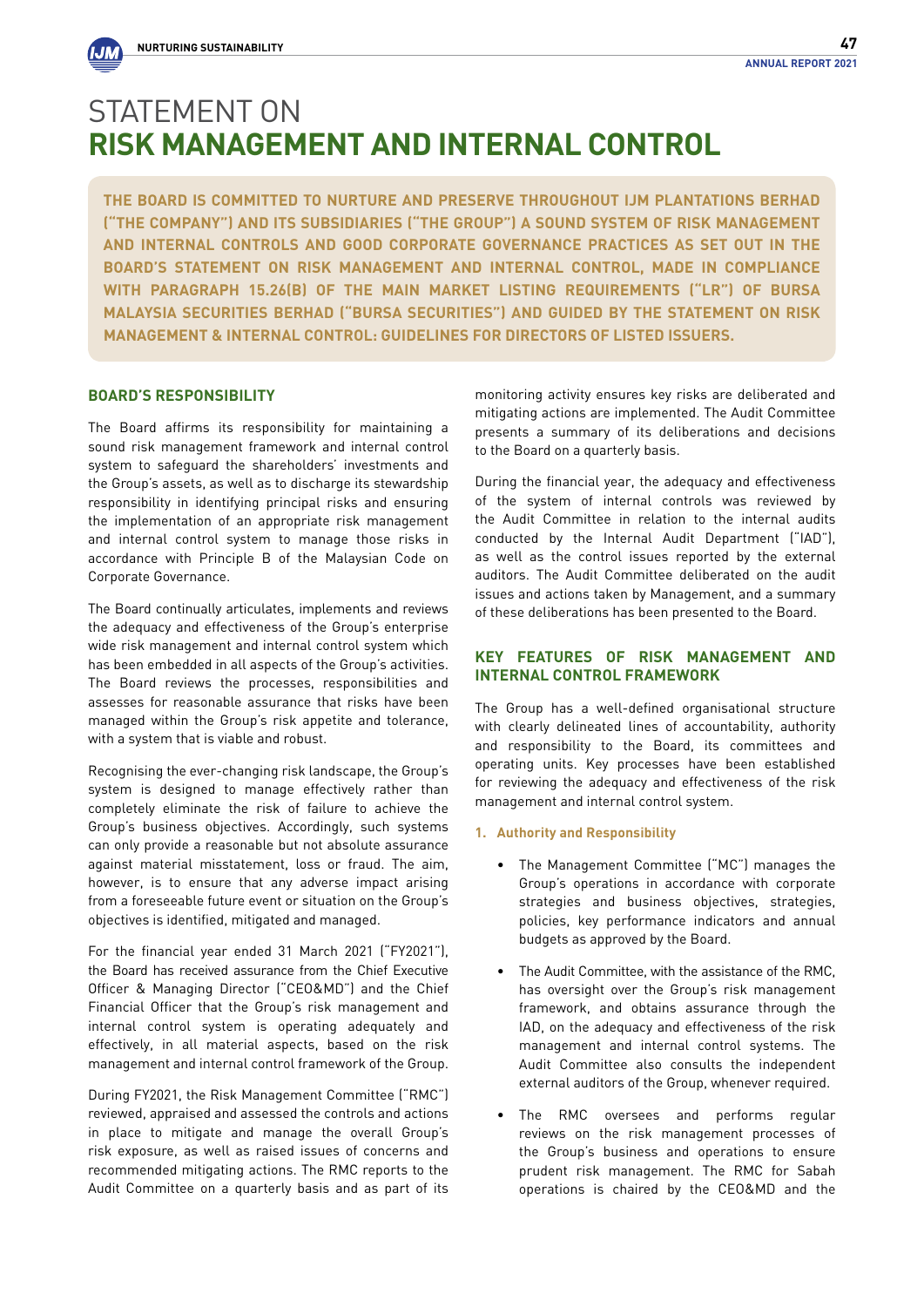- RMC for Indonesian operations is chaired by the Chief Executive Officer (Indonesia). Both the RMCs comprise of representatives from operations, as well as from the relevant Head Office operations support departments. The two (2) RMCs report to the Audit Committee on a quarterly basis where key risks and mitigating actions are deliberated and implemented.
- The Nomination & Remuneration Committee assists the Board by including in but not limited to reviewing and recommending appropriate remuneration policies for Directors and senior management, reviewing succession plans, recommending candidates to the Board, and evaluating the performance of the Board as a whole, Board Committees and the contribution of individual Directors on an annual basis.
- The Securities and Options Committee administers options and/or shares under the employee share scheme of the Company and regulates the securities transactions in accordance with established regulations and By-laws.

### **2. Planning, Monitoring and Reporting**

- Regular, comprehensive and up-to-date information is conveyed to the Board and its Committees covering finance, operations, key performance indicators and other business indicators such as economic and market conditions at their monthly or periodic meetings, facilitating the monitoring of performance against the corporate strategy and business plans.
- Annual budgets are prepared for the forthcoming year and approved by the Board. These budgets are used to monitor actual versus budgeted and prior period's performance with major variances being reviewed and management actions taken as necessary.
- Periodic company briefings with analysts are conducted to apprise the shareholders, stakeholders and the general public of the Group's performance whilst promoting transparency and open discussions.
- Annual validation of the Group's sustainability materiality matrix was carried out at the Group level to ensure that the identified factors remain relevant and material to the business and stakeholders. Adjustments are made in line with current circumstances facing the Group. The outcome is disclosed in the Sustainability Report of the Annual Report.

### **3. Policies, Procedures and Values**

- The Company's culture reflects its core values, behaviours and decisions. These form the base of an effective risk management system and are reflected in the Company's statements of vision, mission and core values, code of ethics and conduct, corporate disclosure policy, diversity and inclusion policy, anti-bribery and corruption policy as well as avenues for whistleblowing.
- Clearly documented standard operating policies and procedures to ensure compliance with internal controls, relevant laws and regulations, which are subjected to regular reviews and improvements, have been communicated to all levels and are easily accessible on the Company's intranet platform.
- Established guidelines for recruitment and termination, human capital development and performance appraisal to enhance staff competency levels have been disseminated to all employees.
- Clearly defined levels of authority for day-to-day business aspects of the Group covering procurement, payments, investments, acquisition and disposal of assets are reviewed periodically.
- Adoption and consistent application of appropriate accounting policies in the annual financial statements of the Group, and prudent judgements and reasonable estimates have been made in accordance with the applicable approved accounting standards in Malaysia. Processes and controls are in place for effective and efficient financial reporting and disclosure in the annual and quarterly financial statements of the Group to give a true and fair view of the financial position and financial performance of the Group.

### **4. Audits**

- The IAD of the Group's holding company IJM Corporation Berhad performs internal audits on various operating units within the Group on a riskbased approach based on the annual audit plan approved by the Audit Committee. The IAD checks for compliance with policies and procedures and the effectiveness of the internal control system and highlights significant findings of non-compliance in the quarterly Audit Committee meetings of the Group. Further details of the IAD's functions and activities are set out in the Audit Committee Report.
- The external auditor's annual audit strategy, audit plan and scope of works for the financial year in relation to the audit services on the Group's financial statements as well as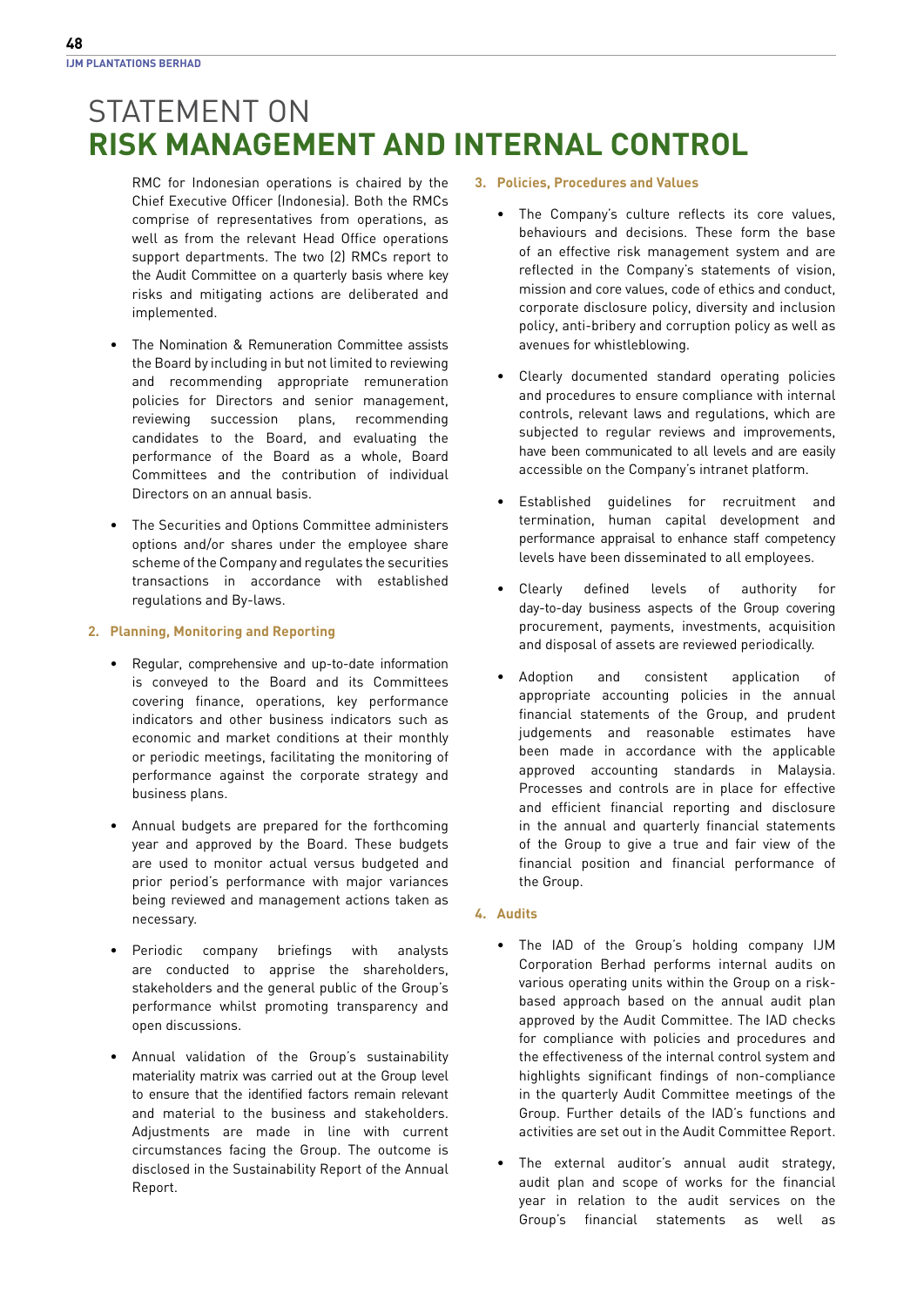non-audit services, if any, are reviewed and approved by the Audit Committee. Further details on the oversight of the external auditors are set out in the Audit Committee Report.

The Company and certain subsidiaries, which are accredited with various quality, health, safety and environment and other certifications, undergo scheduled on-site audits by auditors of the relevant industry certification bodies. The results of these audits are reported to management.

### **5. Risk Management**

The RMC principally develops, executes and maintains the enterprise wide risk management system to ensure that the Group's corporate objectives and strategies are achieved within the acceptable risk appetite of the Group. The Group's risk management framework conforms with international guidelines of the ISO 31000 and the Committee of Sponsoring Organizations of the Treadway Commission's (COSO) Enterprise Risk Management Framework 2017. The risk management reviews cover responses to significant risks identified which would ensure the achievement of: the corporate strategies and business objectives; effectiveness and efficiency of operations; integrity of information and reporting; and compliance with the relevant laws, regulations, policies and procedures.

A risk map summarising the risks to the achievement of strategic, operational, reporting and compliance objectives, using quantitative and qualitative aspects to assess their likelihood and impact matrices, and the controls for assuring the Board that processes put in place continue to operate adequately and effectively to manage those risks to acceptable levels, is prepared quarterly.

As the business risk profile changes, new areas are introduced for risk assessment and the necessary updates are made to the existing risk register.

The Group's Head Office considers and incorporates the risks associated with the Group's strategic objectives and overall risk appetite which are not addressed at operations level. The consolidated major risks and the mitigating actions are reported to the RMC before being presented to the Audit Committee and the Board on a quarterly basis.

#### **Risk Management & Integrity Department ("RMI")**

The risk management and integrity functions are outsourced to the RMI of IJM Corporation Berhad, which is headed by the Chief Risk Management & Integrity Officer. With the Group's ongoing commitment to enhance the robustness of the Group's risk and

compliance framework, the RMI was established during the year as a Group function assisting the Board, Audit Committee and Management in discharging their risk management responsibilities. The key roles and responsibilities of RMI is to provide support to the Group with regards to risk management implementation and activities, ensuring that risks are prudently identified, analysed and effectively managed.These include development and implementation of risk management and compliance strategies, as well as to spearhead and coordinate governance, risk management and compliance programmes across the Group.

Recognising the diverse nature and the challenges faced by the Group, RMI's programmes and activities are tailored to meet the specific needs and requirements of the Group. Risk management workshops for the Group were conducted during FY2021 in collaboration with an external consultant. The main objective of the engagement was to review the Group's current risk profiles in relation to business plans and to be in line with the Group's strategic focus; with corruption risks being assessed concurrently during these workshops. The Audit Committee monitors the strategy and delivery of risk management and compliance programmes through progress reports submitted on a quarterly basis.

The other key role and responsibility of RMI include coordinating compliance programmes and activities to provide awareness, training and communication to employees on the risks of non-compliance, specifically to Section 17A of the MACC Act 2009. In an effort to provide assurance that the Group's operations and activities are conducted in line with the key regulatory requirements, RMI facilitates the process of identification, analysis, evaluation, monitoring and reporting of the Group's state of compliance while continuously promoting the culture of integrity and ethics.

### **Risk Assessment Reviews**

During the financial year ended 31 March 2021, the Group conducted their risk management and internal control system reviews which were assessed by the RMC and reported to the Audit Committee at each quarter. The Group identified significant risk areas of concern and mitigating actions were undertaken within appropriate timeframes. The management of the Group's significant risks identified for the financial year 2021 is outlined below:

#### **a) Strategic Risk Management**

Strategic risks refer to the risks resulting from economic and regulatory conditions and the inherent cyclical nature of the business.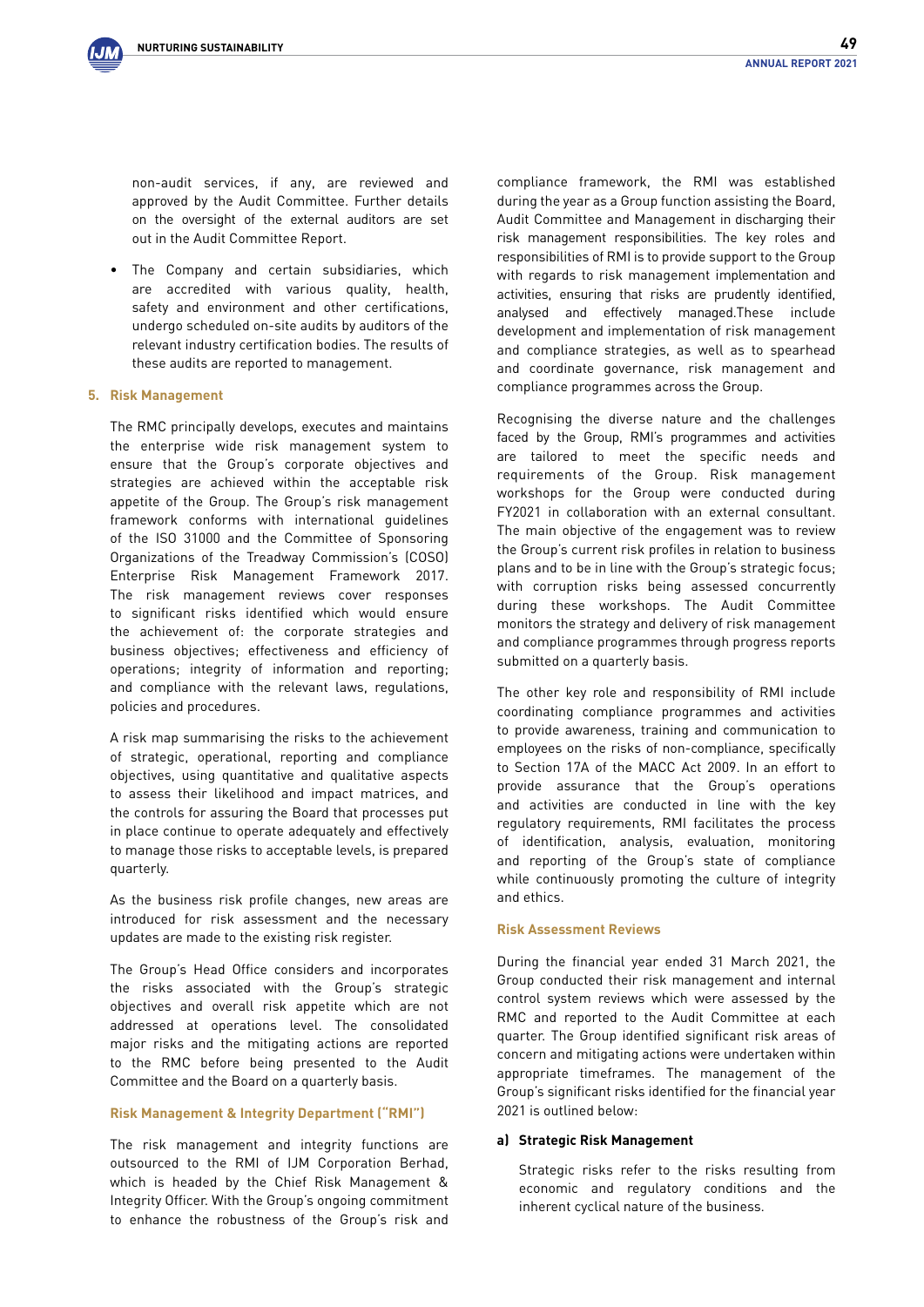### **Political risks**

 Political risks refer to the change of government, government decisions, reforms, events or conditions that may affect the performance of the Group's businesses such as new laws and regulations, minimum wage increases and new taxes. With the state of Emergency declared on 11 January 2021, coupled with the government-imposed movement restrictions since 18 March 2020 as part of preventive measures in meeting the challenges posed by the COVID-19 pandemic, there may be policy modifications, changes, monetary and economic stimulus plans affecting the Group moving forward.

 The Group will closely monitor and proactively manage the associated risks by engaging and working with the governments in office to improve business, consumer and market sentiments in addition to complying with the governments' directives to address the COVID-19 pandemic impacts.

### **Commodity and Currency risks**

 The Group is susceptible to commodity risks as palm product prices are subject to market volatility which affects its profitability. The Group manages such commodity risks with the following measures:

- Constant monitoring of the commodity prices to determine the appropriate timing to transact sales;
- Selling using the Malaysian Palm Oil Board ("MPOB") and PT Kharisma Pemasaran Bersama Nusantara ('PT KPBN') average price mechanism;
- Hedging through forward sales or crude palm oil pricing swap arrangements; and
- Close monitoring of pricing trends of major oils and fats.

 The Group manages its foreign exchange exposures by monitoring its movement and would enter into forward foreign exchange contracts or cross currency swap contracts when there is a need. Borrowings are kept to an acceptable level.

### **Regulatory risks**

 The Group's businesses are governed by relevant laws, regulations, standards and licenses. The Group constantly assesses the impact of new laws and regulations affecting its businesses to ensure that its processes and infrastructure settings are able to operate under the new requirements.

 The Group continuously manages and monitors its regulatory risks through the following measures:

- Be updated with the new laws and/or requirements by participating in seminars, conferences and trainings, both in-house and external, as presented by authorities, experts or specialists;
- Implementing appropriate policies, procedures, guidelines, and contract management practices; and
- Maintaining regular communication with the authorities, industry bodies and members, accounting, tax and legal experts to ensure compliance at all times.

 The Group initially adopted an Anti-Bribery and Corruption ("ABC") Policy in 2019 in view of the introduction of Section 17A of the MACC Act 2009. With effect from 1 June 2020, a commercial organisation may be found liable for acts of corruption committed by any persons associated with the organisation. During FY2021, the Group has enhanced its policies, procedures, manuals and code of conduct and ethics for employees as part of its anti-bribery and corruption system. Through the code of business conduct for third parties, these anti-bribery and corruption principles are extended to the Group's associates, business partners and its supply chain.

 The government-imposed movement restrictions are aimed at restricting mass movements and gatherings to contain the COVID-19 pandemic and break the chain of transmission. The Group has complied with the directives as well as instituted new work arrangements for business continuity. The Group will continue to comply with government directives and respond promptly to changes in a concerted effort towards containing the spread of COVID-19.

### **b) Financial Risk Management**

### **Debt Recovery**

This risk arise from the inability to recover debts in a timely manner which may adversely affect the Group's profitability, liquidity, cash flows and funding. The Group minimises such exposures with the following measures:

• Assessing the creditworthiness of potential customers before granting credit limits and periods;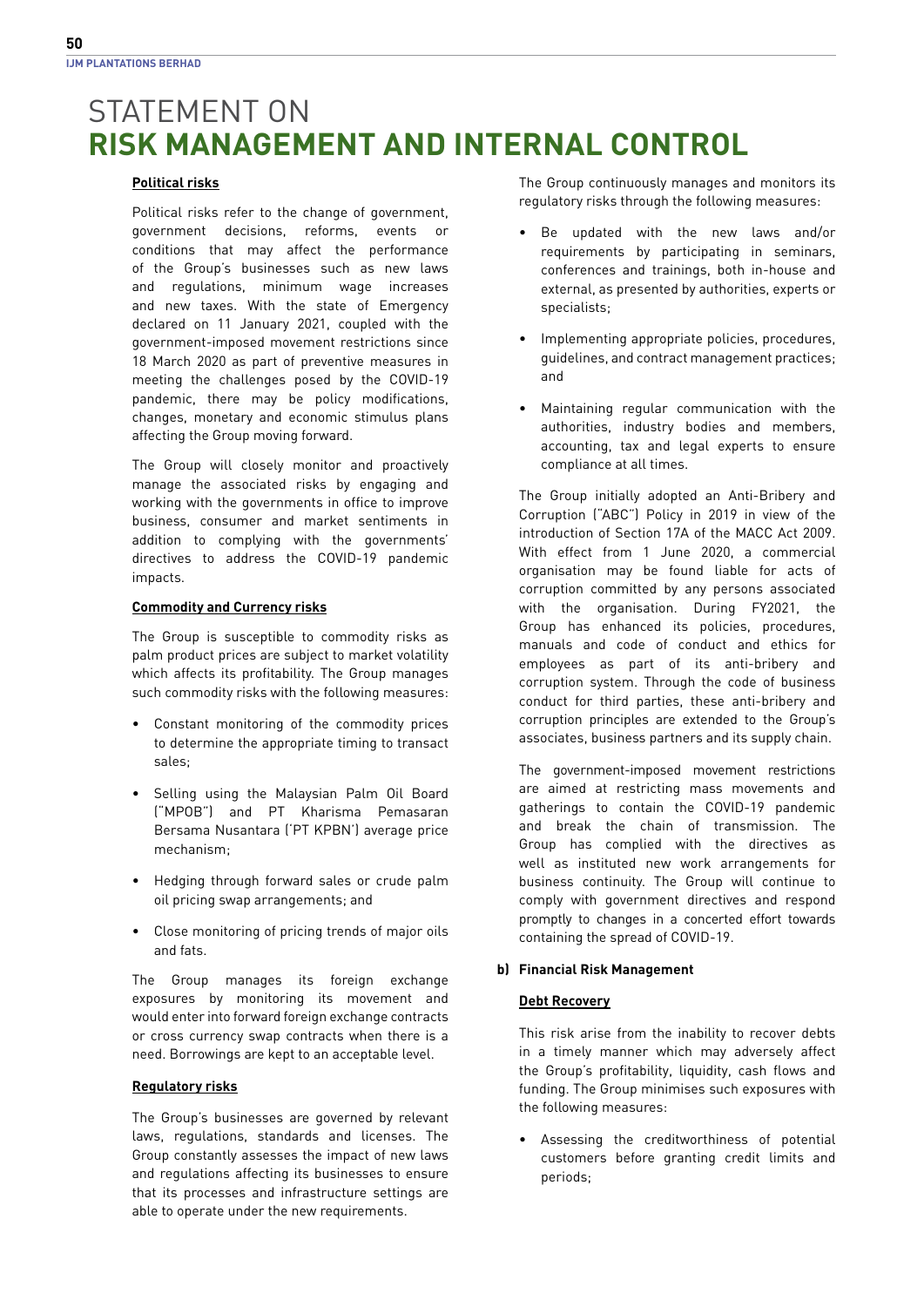

- Close monitoring of collections and overdue debts; and
- Ensuring effective credit utilisation to keep leverage at a comfortable level.

### **Working Capital Management**

 The Group closely monitor its operating cash flows by maintaining sufficient level of cash to meet its working capital requirements. Regular assessment on the Group's cash flow position is being conducted to ensure that a healthy balance is maintained between the continuity of funding and financial flexibility through availability of necessary credit facilities.

### **c) Operational Risk Management**

 Operational risks arise from the execution of a Group's business including risks of inadequate skilled workforce, adverse climatic conditions, equipment and systems failure as well as overcapacity situations.

### **Inadequate skilled workforce risk**

Similar to other companies in the industry, the Group faces a common challenge in the form of an inadequate skilled labour due to the difficulty in recruiting skilled workers. To mitigate the risk of slowdown in harvesting operations, various measures as follows are being carried out by the Group to attract and retain skilled labour:

- Working with the industry fraternity to improve the availability of labour;
- Upgrading the living quarters of workers complete with amenities including electricity and water, medical care, crèche, education centres, recreational and sports facilities in phases;
- Entering into partnership with NGOs such as the Borneo Child Aid to provide education to the children of workers with the intention of retaining the workers;
- Encouraging local school leavers to participate in the plantation sector and to offer suitable internship programmes for undergraduates via joint ventures with universities and agricultural/ labour authorities; and
- Reviewing the remuneration benefits of workers from time to time to stay competitive.

### **Adverse weather risk**

 To mitigate the effect of any prolonged dry weather and severe flooding, the Group continued to ensure the following measures are being carried out and in place:

- Employing good agronomic and estate practices as per the operating manual;
- Carrying out water conservation and irrigation measures to ensure the oil palms receive adequate water;
- Deepening reservoirs, where possible, to increase water storage capacity with the objective of irrigating the surrounding fields; and
- Ensuring appropriate agricultural training for the cadets and field staff.

### **Pandemic risks**

 A year on since its outbreak in early 2020, the prevailing coronavirus ("COVID-19") pandemic continues to overshadow other risks and has created intensely damaging global economic effects and unprecedented threats to lives and livelihood. While travel bans and movement control measures are absolutely essential in impeding the outbreak of COVID-19, the freeze on the intake of new workers had resulted in severe shortage of harvesters to the industry in which the Group operates, high level of job losses and unemployment.

 Whilst the industry in which the Group operates is allowed to continue operating during this government-imposed movement restrictions period, the Group has ensured that necessary procedures are put in place to manage the risk and closely monitor the situation to ensure its operations are not disrupted and are in compliance with the regulations and rules imposed by the authorities during the movement control periods.

 The Group is wary of the COVID-19 pandemic and has taken the necessary steps to protect its employees, contractors and suppliers at its properties and work sites. These measures are updated from time to time and include the following: establishing crisis management teams; instituting daily precautions, sanitisation and daily temperature readings; introducing alternative work arrangements; postponing physical group events and face to face trainings; issuing travel advisory guides for business and non business travels; and enforcing quarantine rules in accordance with the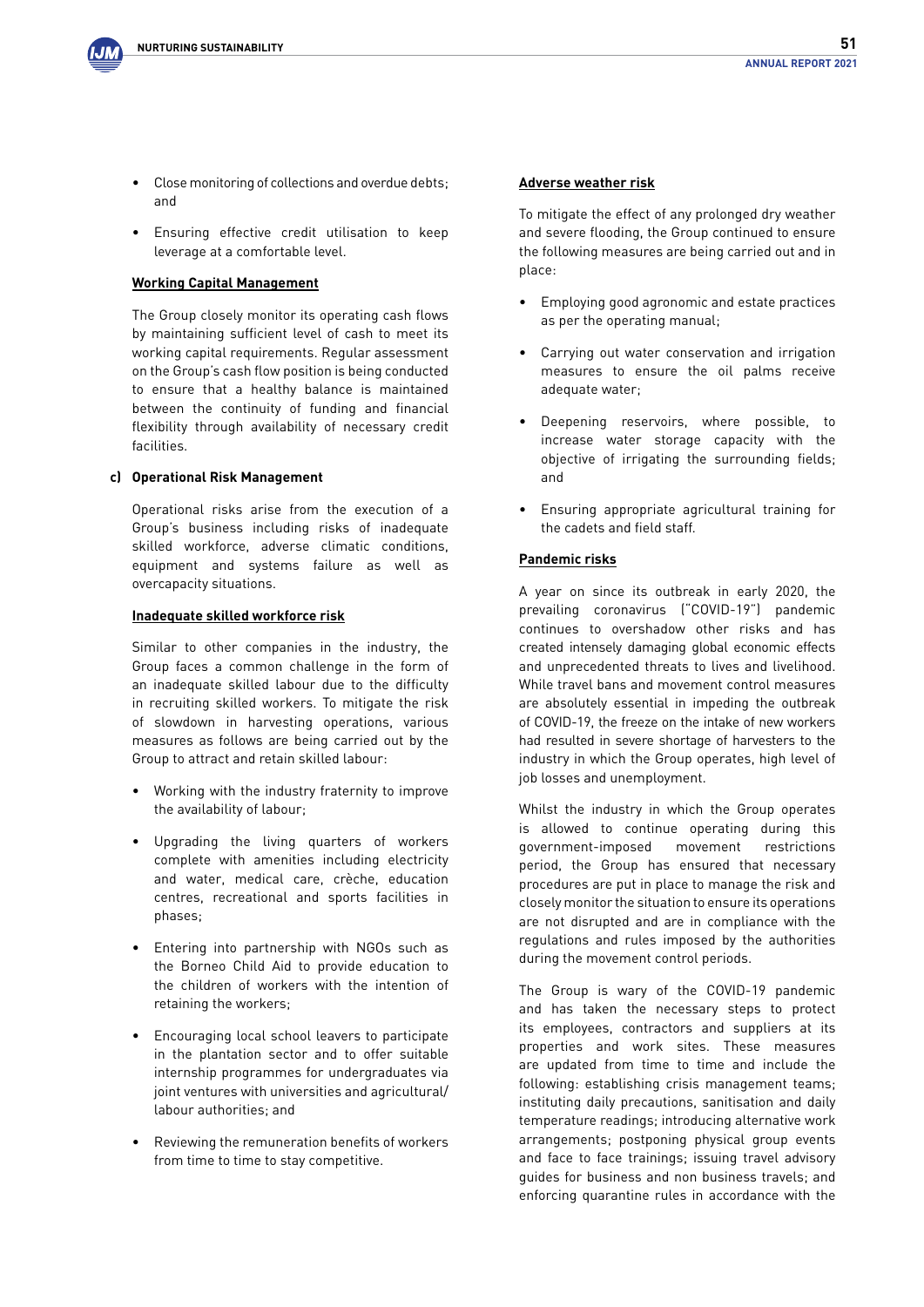health authorities' pronouncements. The Group will continue to monitor the situation closely and will do whatever is necessary to protect its employees and the supply chain whilst ensuring business continuity.

The path to economic recovery hinges on the scale and effectiveness of the vaccine rollouts, though uncertainties remained in the light of the emergence of new virus variants globally. The Group strongly supports the COVID-19 vaccination and has been encouraging its employees to sign up for the vaccination programme. The Group is also exploring opportunities with various government channels to expedite the vaccination of its employees.

 Greater adoption of digital communication was also necessary to overcome the restrictions imposed on physical meetings. The Group's critical business systems are accessible remotely to support the changing operating landscape brought about by the pandemic so that there will be minimal disruption to the operations. The Group's first fully virtual 35<sup>th</sup> Annual General Meeting was held on 21 September 2020 to further demonstrate the Group's commitment towards continued innovations and that we are responsive and remain relevant to our stakeholders.

 While key economic indicators are pointing towards an improving outlook for the Malaysian economy, the containment and actual impact of the COVID-19 pandemic remain uncertain; and the rising infection rates continue to adversely affect global economic prospects despite the increasing vaccinations.

### **d) Disaster Recovery Management**

 With the advent of cyber threats, Management Information System ("MIS") failure and other potential hazards such as fires, floods, earthquakes and major equipment failures, amongst others, the continuity of business operations is of a major concern to the Group.

To manage the risk, the Group has put in place the necessary disaster recovery plan for its critical business system.

Regular incident management drills including basic fire safety are conducted to ensure that our employees are familiar with the planned emergency responses and crisis management plans. During the financial year, the Group did not encounter any major business interruption or crisis situations.

### **6. Anti-Bribery and Corruption System ("ABCS") Policy**

The ABCS compliance function is outsourced to the Risk Management & Integrity Department ("RMI") of IJM Corporation Berhad, which is headed by the Chief Risk Management & Integrity Officer. As part of the commitment in ensuring that all business dealings are conducted in an honest and ethical manner whilst maintaining the highest standard of integrity and corporate governance, various efforts have been undertaken by the Group. During the financial year, the Anti-Bribery and Corruption System ("ABCS") was formalised for the Group pursuant to Section 17A of the Malaysian Anti-Corruption Commission Act 2009 ("MACC Act") which came into force on 1 June 2020. As an essential component of the Group's ABCS framework and to complement the existing Code of Conduct, the ABCS Policy ("the Policy") was established and approved by the Board in May 2020, further formalising the Group's commitment to upholding and strengthening the Group's corporate governance and ensuring the Group commitment to ethical conduct, integrity and accountability in all business activities and operations of the Group. The Policy outlines key guiding principles and mitigating controls in place with regards to anti-bribery and corruption. It is guided by the Guidelines on Adequate Procedures issued in accordance with Section 17A of the MACC Act.

 The ABCS Policy has been published on the Group's website with the intention to:

- set out the parameters including the main principles, policies and guidelines which the Group adopts in relation to anti-bribery and corruption;
- provide guidance to its Board members and employees whilst discharging their duties; and
- serve as guiding principles for its customers, business partners and stakeholders.

 The objective of the Policy is to continuously enforce the Group's Code of Conduct and business ethics in order to ensure that all directors and employees understand their responsibilities in compliance with the Group's zero-tolerance for bribery and corruption within the organisation. All directors and employees of the Group are required to read, understand and acknowledge the ABCS Policy and the Code of Conduct & Ethics for Employees; and sign the Integrity Pledge in acknowledgement of their obligations and responsibilities. The Policy will be reviewed at least once every three years to ensure that it continues to remain relevant, appropriate and effective towards enforcement of the principles highlighted therein and to ensure continued compliance with the prevailing laws.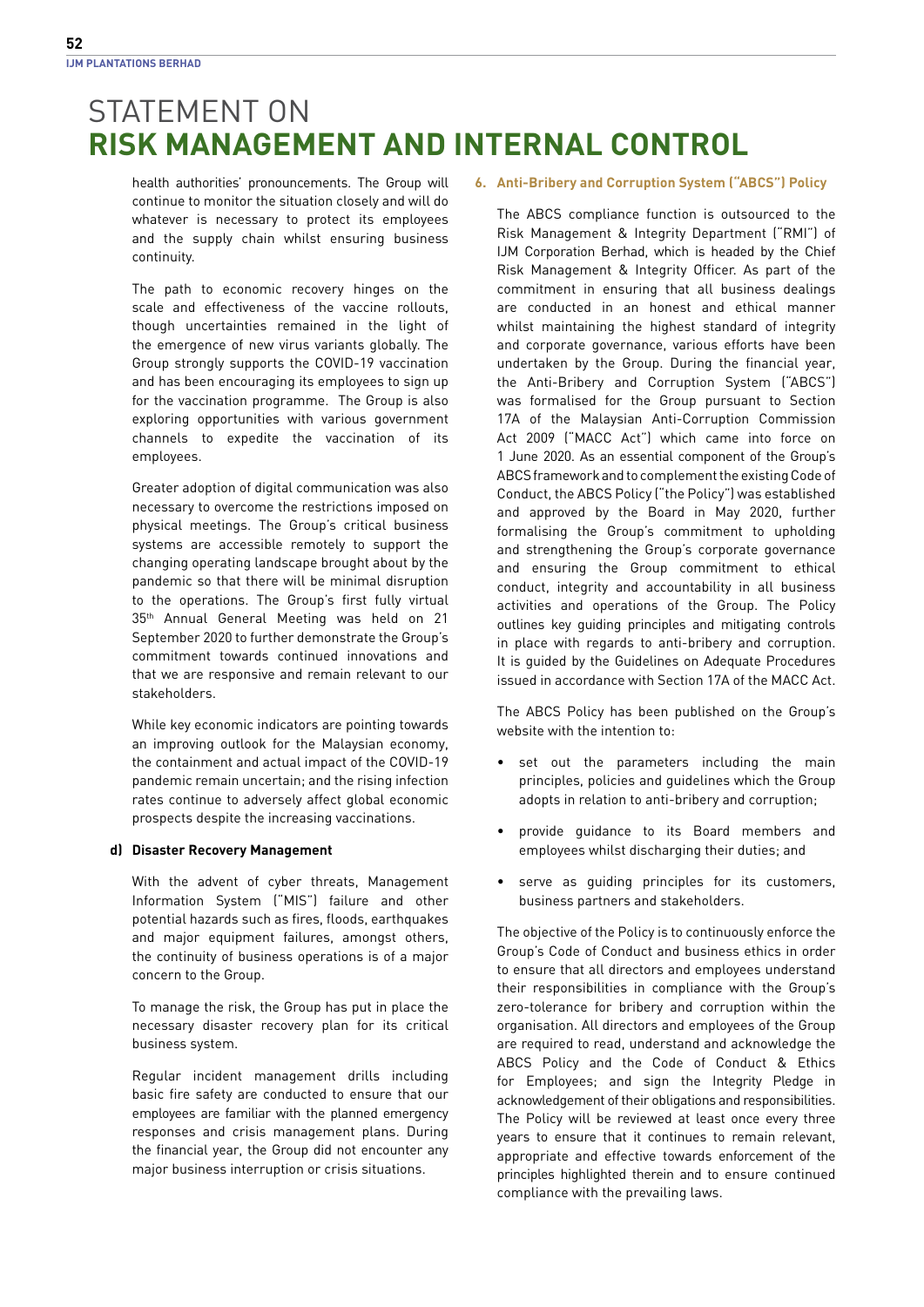Since the introduction of Section 17A of the MACC Act, an ABCS implementation plan has been established to communicate and disseminate the ABCS Policy throughout the Group through a series of awareness and training programmes including mandatory e-learning courses on ABCS, which have been launched for the Group's employees and members of the Board to enhance Group-wide awareness and understanding on Section 17A and ABCS as well as to propagate a strong tone from the top and ethical culture within the Group.

 The Group's holding company has also formalised the appointment of a Chief Risk Management & Integrity Officer with effect from 3 August 2020 and a Compliance Officer at the Group level under the purview of the Audit Committee to support implementation and increase the effectiveness and efficiency of the ongoing ABCS implementation efforts. Compliance with the ABCS Policy will be monitored closely, both on an ongoing basis and in conjunction with the Group's Corruption Risks Assessment exercise to ensure the appropriateness of the mitigation measures established to minimise the exposure to these risks.

 To ensure that business is conducted conforming to the highest level of integrity and ethics, the ABCS Policy and the Code of Business Conduct for Third Parties were also distributed to business partners as an effort to communicate the Group's stance on ABCS, in which they will be aware and acknowledge that reasonable and appropriate measures will be taken to demonstrate their commitment to act professionally and with integrity in all business dealings. A Due Diligence process has been embedded to ensure a viable potential defence to Section 17A through a series of guidelines, assessments, reporting and monitoring implemented in alignment with MACC's Guidelines on Adequate Procedures. Additionally, clauses relating to ABCS have been incorporated in written agreements to ensure that business partners and suppliers to the Group understand their obligations and abide by the relevant laws and regulations. Continuous reinforcement of communications to the business partners and suppliers on the Group's expectations in relation to ABCS are in progress.

### **7. Sustainability**

 Major sustainability risks have been addressed in line with the Group's sustainability framework and business strategies emphasising key focus areas of Marketplace, Environment, Community and Workplace as elaborated in the Sustainability Report.

#### **8. Insurance**

 The Group has in place adequate and regularly reviewed insurance coverage for its business operations, assets and employees where it is available on economically acceptable terms to minimise the related financial impacts of any losses should they arise.

### **REVIEW OF THE STATEMENT BY EXTERNAL AUDITORS**

As required by Paragraph 15.23 of the LR of Bursa Securities, the external auditors have reviewed this Statement on Risk Management and Internal Control. Their limited assurance review was performed in accordance with the Audit and Assurance Practice Guide ("AAPG") 3 issued by the Malaysian Institute of Accountants. AAPG 3 does not require the external auditors to form an opinion on the adequacy and effectiveness of the risk management and internal control systems of the Group.

### **CONCLUSION**

For the financial year under review and up to the date of issuance of this statement, the Board is pleased to state that the Group's system of risk management and internal control was rated overall as satisfactory, adequate and effective for the Group's purpose and safeguards the Group's assets and shareholders' investments, as well as the interests of customers, employees and other stakeholders. There have been no material losses, contingencies or uncertainties identified from the reviews.

The Board will continue to monitor all major risks affecting the Group and will take the necessary measures to mitigate them and enhance the adequacy and effectiveness of the risk management and internal control system of the Group.

This Statement on Risk Management and Internal Control is made in accordance with a resolution of the Board of Directors dated 27 May 2021.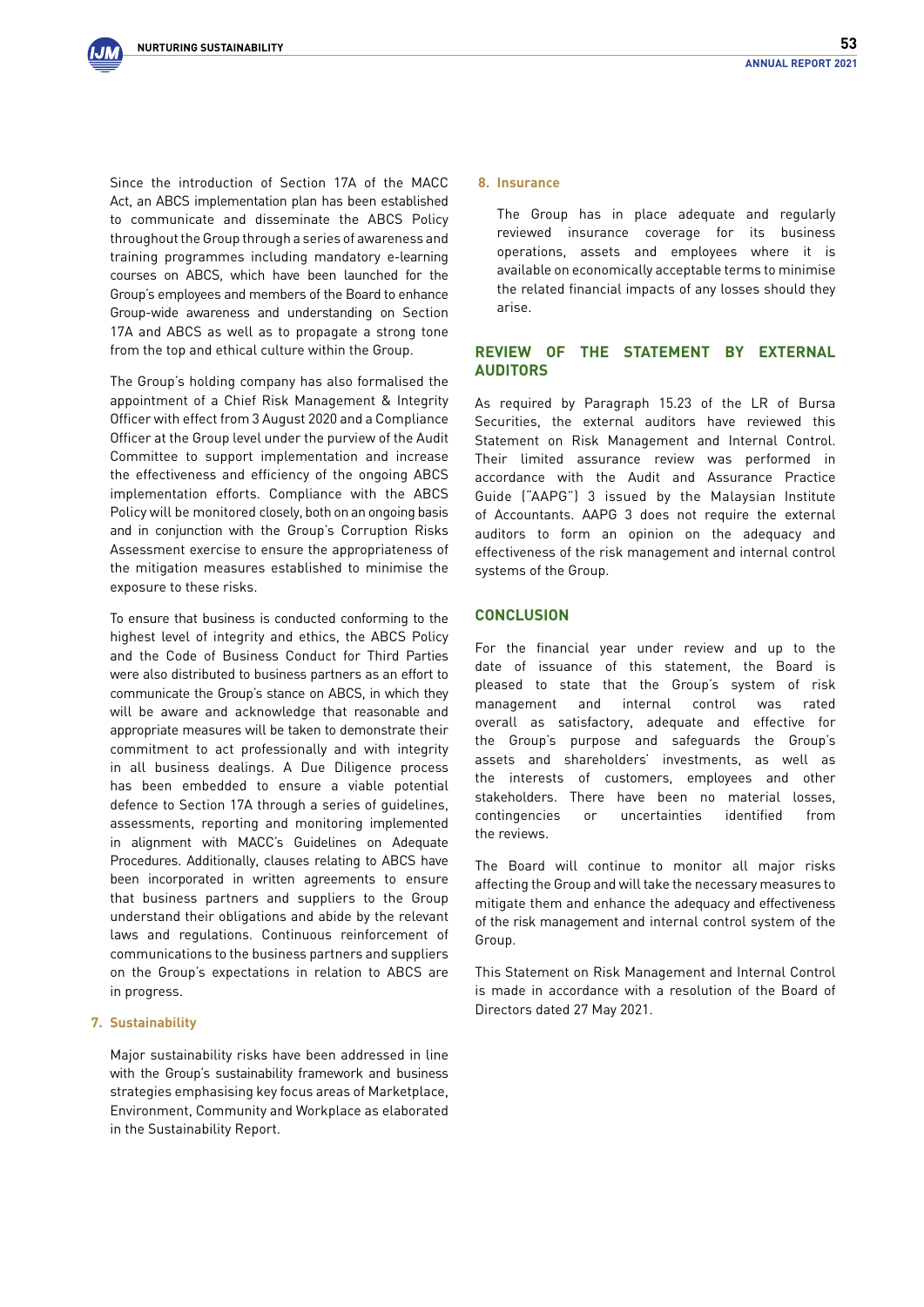# SUSTAINABILITY **REPORT**



**55** About This Report

**56** Sustainability Commitment and Policy

**57** Sustainability Governance

**58** FY2021 Highlights and **Achievements** 

**59** Engaging with Stakeholders **61** Managing Material Matters

A MARINE



## **65**

### **PRODUCTIVITY AND INNOVATIONS**

### **65**

Regulatory Compliance and Ethical Business **Conduct** 

**66** Creating Shared Values Through Partnerships

**67** Priming and Driving Innovations

### **68 Sustainability** Certification and Quality Assurance

**69** Traceability and Supply Chain Management

# **72**

**72**

### **CARE FOR ENVIRONMENT**

Responsible Land Use and Agricultural Practice

**73** Responsible Agrochemical Usage

**74** Environment and Biodiversity Protection

**77** Climate Change and Carbon Emission

### **78**

Fire Management and Prevention **80**

Water Stewardship

**83** Waste Management

**不可干 (不可开 200)** 

**INVESTOR 84**

**IN PEOPLE**

**84**

**84** Responsible Recruitment

**84** People Asset and Talent Retention

**89** Children's Protection and Well-being

**90** Occupational Safety and Health

**92** Managing COVID-19 Crisis

**94**

### **RETURNING TO COMMUNITY**

**94** Community Outreach and CSR Initiatives

**96** Community Development





Global Reporting Initiative (GRI) Standards 2016 Content Index